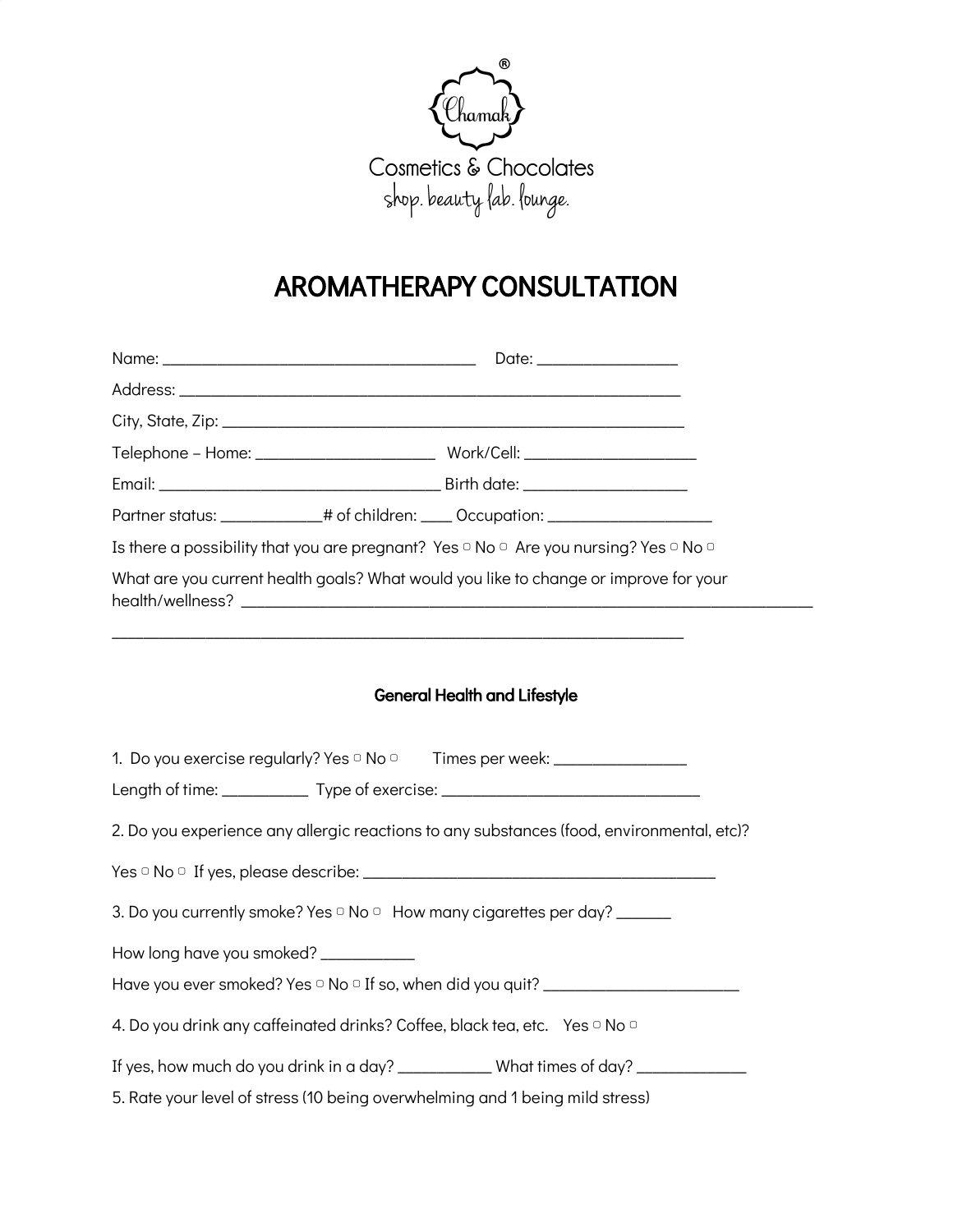With work/school life: \_\_\_\_\_\_\_\_ With primary intimate relationships: \_\_\_\_\_\_\_\_\_\_

6. Do you have any specific spiritual practice? Please describe:

Do you have children? Children: \_\_\_\_\_\_\_\_\_\_\_\_\_\_\_ Pregnancies: \_\_\_\_\_\_\_\_\_

Is there a possibility of your being pregnant now?

How were your pregnancies? (Of great importance is whether their pregnancies were stable or unstable.)

Have you ever had any major injuries or operations? (Entire life) \_\_\_\_\_\_\_\_\_\_\_\_\_\_

What happened? How was your recovery?

Major illness which required hospitalization?

Have you had a medical exam in the past year? How was the testing?

Are you currently on medication? If Yes, please list medication?

Are you under the care of any other health care practitioner, traditional or orthodox?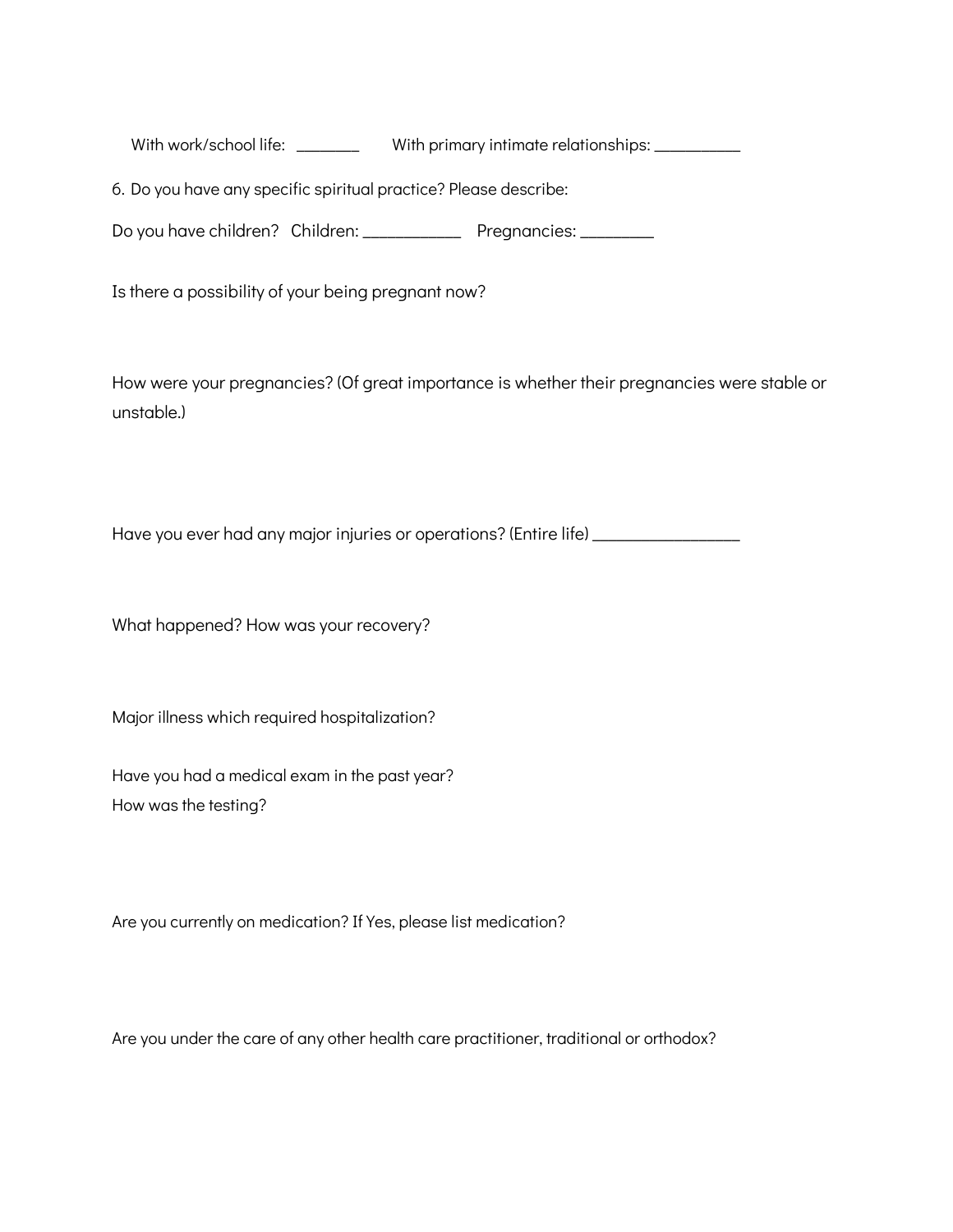

# Medical History

Please check any conditions that may apply to you. Also, please note next to each condition if either your parents or maternal or paternal grandparents had or have a history with any condition.

#### General:

- \_\_\_\_ Allergies
- \_\_\_\_ Cancer
- \_\_\_\_ Dizziness \_\_\_\_ Epilepsy
- \_\_\_\_ Fainting
- \_\_\_\_ Fatigue
- \_\_\_\_ Headaches
- \_\_\_\_ Mental disorder
- \_\_\_\_ Nervousness
- \_\_\_\_ Numbness

## Muscles & Joints

- \_\_\_\_ Arthritis
- \_\_\_\_ Backache/Upper
- \_\_\_\_ Backache/Lower
- \_\_\_\_ Broken bones
- \_\_\_\_ TMJ/jaw pops
- \_\_\_\_ Mobility limitations
- \_\_\_\_ Spinal curvature
- \_\_\_\_ Sprained
- tendons/muscles
- \_\_\_\_ Stiff neck
- \_\_\_\_ Swollen joints

# **Gastrointestinal**

- \_\_\_\_ Belching
- \_\_\_\_ Constipation
- \_\_\_\_ Abdominal pain

\_\_\_\_ Colitis

### **Urinary**

- **\_\_\_** Excessive urination
- \_\_\_\_ Water retention

#### Women:

- \_\_\_\_ Menopausal
- \_\_\_\_ Hot flashes
- \_\_\_\_ Mood swings
- \_\_\_\_ Irregular cycle
- \_\_\_\_ Breast lumps
- \_\_\_\_ Infertility
- \_\_\_\_ Vaginal discharge
- \_\_\_\_ Lower back pain
- \_\_\_\_ Mood swings
- \_\_\_\_ Venereal disease

# Cardiovascular:

- \_\_\_\_ Heart attack
- \_\_\_\_ Heart disease
- \_\_\_\_ High blood pressure
- \_\_\_\_ Low blood pressure
- \_\_\_\_ Pain in Heart Area
- \_\_\_\_ Poor circulation
- \_\_\_\_ Swelling of Ankles/Joints
- \_\_\_\_ Previous Heart
- Stroke/Murmur

## Ears, Eyes, Nose, Throat

- \_\_\_\_ Asthma
- \_\_\_\_ Ear aches
- \_\_\_ Eye pains, Dry/Wet
- \_\_\_\_ Failing vision
- \_\_\_\_ Glaucoma
- \_\_\_\_ Sinus infection
- \_\_\_\_ Sore throat
- \_\_\_\_ Sinus congestion

## Skin:

- \_\_\_\_ Boils
- \_\_\_\_ Acne
- \_\_\_\_ Dryness (lacking oil)
- \_\_\_\_ Dehydrated (lacking
- water)
- \_\_\_\_ Itching
- \_\_\_\_ Varicose veins
- \_\_\_\_ Inflamed/sensitive

#### Respiratory:

- \_\_\_\_ Asthma
- \_\_\_\_ Chest pain
- \_\_\_\_ Difficulty breathing
- \_\_\_\_ Dry cough
- \_\_\_\_ Spitting blood
- \_\_\_\_ Congestion
- 
- 
- 
- 
- 
-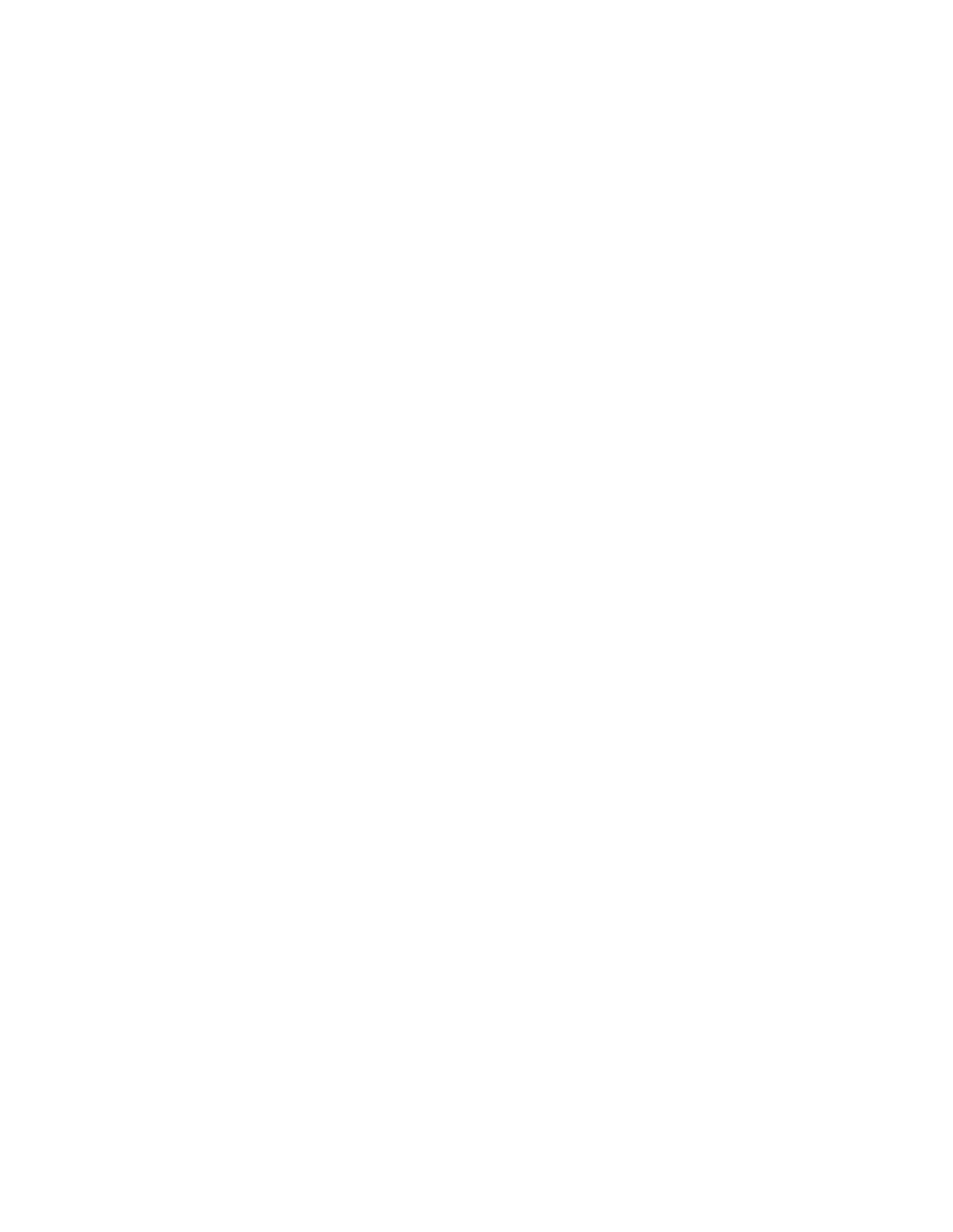

NOTE: For those of you who practice Ayurveda, you could add this part of the consultation. Ayurvedic Profile: Please circle the descriptions that best describe you at this time in your life.

| Digestion/Appetite                                                         | <b>VATA</b>                            | <b>PITTA</b>                           | <b>KAPHA</b>                     |
|----------------------------------------------------------------------------|----------------------------------------|----------------------------------------|----------------------------------|
| Describe your hunger level                                                 | variable                               | strong                                 | low                              |
| Reaction to missing meals                                                  | anxious/<br>lightheaded                | irritable                              | not significant                  |
| Typical quantity of meals                                                  | medium/varies                          | large                                  | small                            |
| Frequency of meals                                                         | irregular                              | regular                                | regular                          |
| Eating speed                                                               | quick                                  | medium                                 | slow                             |
| Digestion after eating                                                     | gas, bloating                          | heartburn,                             | heavy, sluggish                  |
| Elimination                                                                |                                        |                                        |                                  |
| Frequency of bowel<br>Movements (BM)                                       | less than 1x<br>a day                  | 2 or more times<br>a day               | 1 time<br>a day                  |
| <b>BM Tendency towards constipation</b>                                    |                                        | loose, unformed                        | thick, sluggish                  |
| Level of comfort                                                           | straining,<br>painful                  | burning                                | slow                             |
| Respiratory system:                                                        |                                        |                                        |                                  |
| I am experiencing                                                          | dry nasal/lung<br>passages/cough       | burning/inflamed<br>lungs/nasal/coughs | phlegm, congestion,<br>wet cough |
| Skin:                                                                      |                                        |                                        |                                  |
| Recently, my skin has been:                                                | Dry, dry patches<br>In different areas | inflamed, heat<br>heat rashes, redness |                                  |
| Any skin irritations, rashes, acnes, boils, eczema, etc.? Please describe: |                                        |                                        |                                  |

\_\_\_\_\_\_\_\_\_\_\_\_\_\_\_\_\_\_\_\_\_\_\_\_\_\_\_\_\_\_\_\_\_\_\_\_\_\_\_\_\_\_\_\_\_\_\_\_\_\_\_\_\_\_\_\_\_\_\_\_\_\_\_\_\_\_\_\_\_\_\_\_\_\_\_\_

\_\_\_\_\_\_\_\_\_\_\_\_\_\_\_\_\_\_\_\_\_\_\_\_\_\_\_\_\_\_\_\_\_\_\_\_\_\_\_\_\_\_\_\_\_\_\_\_\_\_\_\_\_\_\_\_\_\_\_\_\_\_\_\_\_\_\_\_\_\_\_\_\_\_\_\_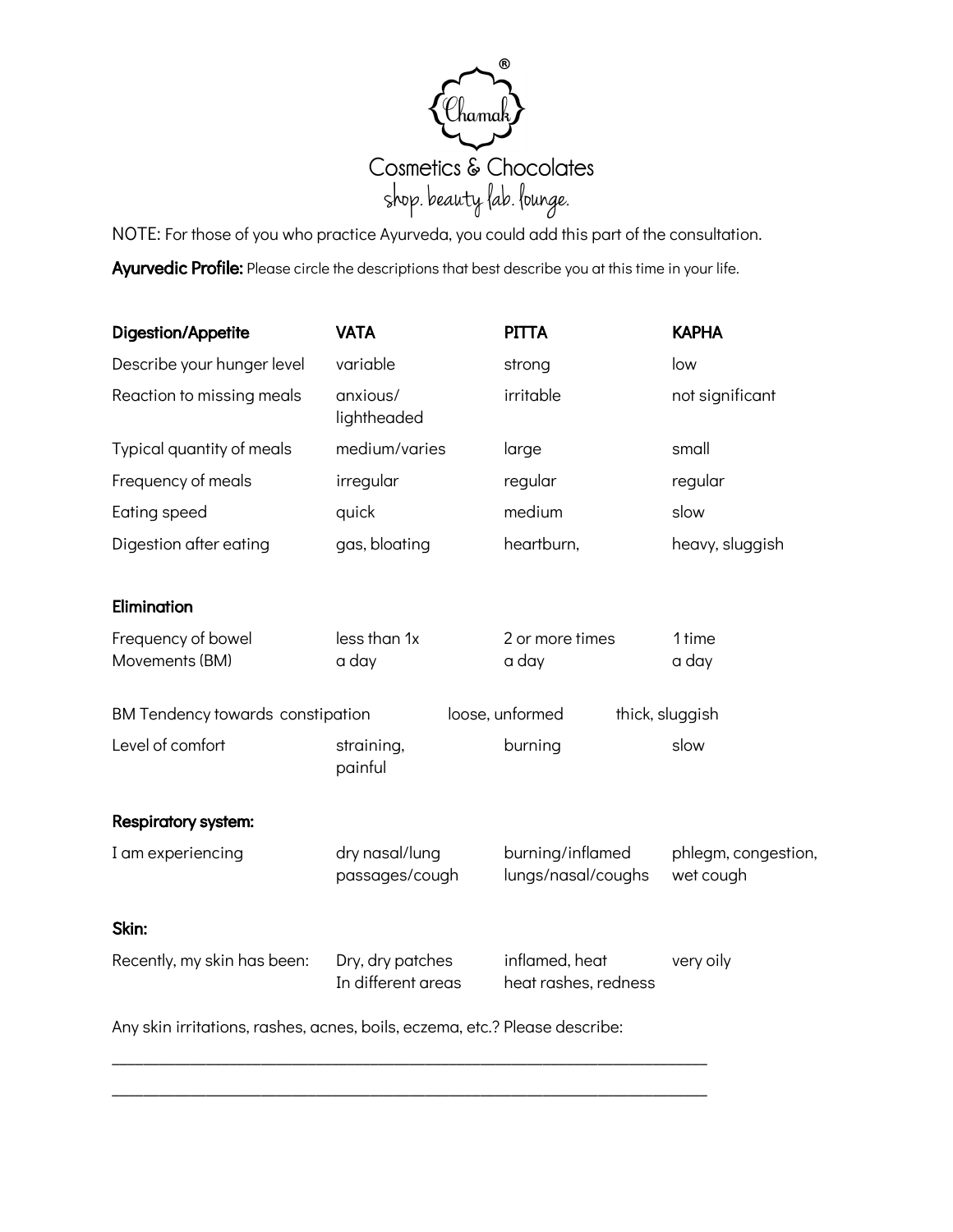# Weight

| I currently feel:                                                                                                                           | underweight, have<br>difficulty gaining                      | losing and gaining,<br>weight easily                                                                                                                         | overweight,<br>difficulty losing it                    |  |
|---------------------------------------------------------------------------------------------------------------------------------------------|--------------------------------------------------------------|--------------------------------------------------------------------------------------------------------------------------------------------------------------|--------------------------------------------------------|--|
| Temperature                                                                                                                                 |                                                              |                                                                                                                                                              |                                                        |  |
| I feel:                                                                                                                                     | cold a lot                                                   | hot and irritated                                                                                                                                            | cold and dull                                          |  |
| Sleep                                                                                                                                       |                                                              |                                                                                                                                                              |                                                        |  |
| I have been having:                                                                                                                         | difficulty sleeping,<br>Often awaken and<br>Cannot fall back | difficulty falling<br>once asleep, sleep<br>soundly.                                                                                                         | no problem sleeping,<br>sleeping a bit<br>Excessively. |  |
| <b>Emotion wellbeing</b> (circle any emotions you generally experience)                                                                     |                                                              |                                                                                                                                                              |                                                        |  |
| I feel:                                                                                                                                     | Difficulty focusing<br>Or concentrating                      | exhausted restless tense tired lethargic low energy<br>Anxious/nervous determined unmotivated<br>Indecisive chaotic judgmental overl uninspired<br>ambitious | negative resistant to change                           |  |
| Share What Stressors & Describe your feelings of physical and emotional stress, such as angry,<br>overwhelmed, a tightness in chest, etc)l: |                                                              |                                                                                                                                                              |                                                        |  |
|                                                                                                                                             |                                                              |                                                                                                                                                              |                                                        |  |

# Menstruation/Menopause

| Regularity                | irregular/variable      | regular          | regular           |
|---------------------------|-------------------------|------------------|-------------------|
| Quantity of flow<br>heavy | light, variable         | heavy            | moderate,         |
| Emotions                  | overwhelmed,<br>anxious | angry, irritable | sluggish, inertia |